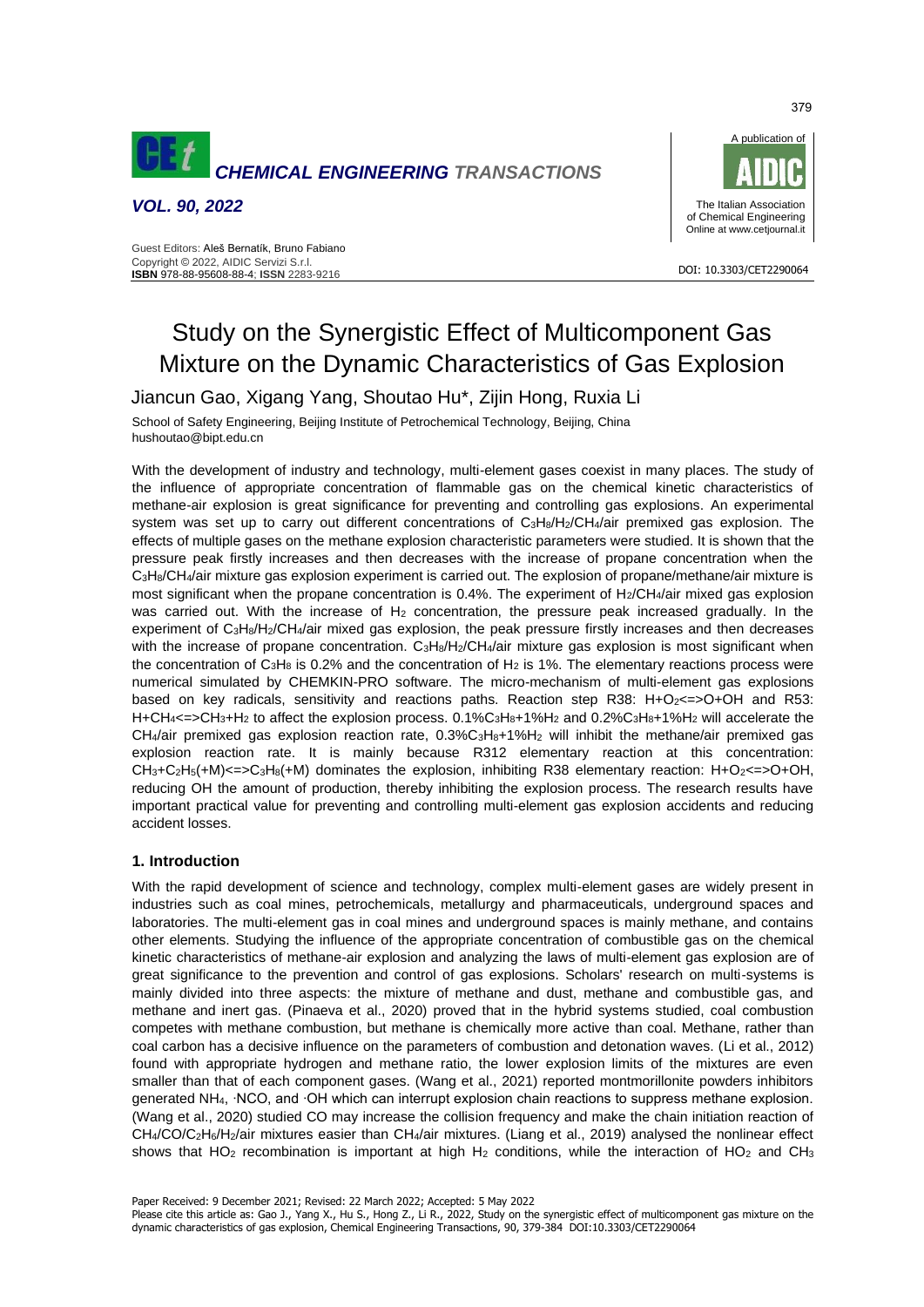dominates when the H<sub>2</sub> concentration in the fuel mixture is relatively low. (Luo et al., 2019) proposed the key radicals OH and CH<sub>2</sub>O show a high degree of correlation, with CH<sub>2</sub>O being more susceptible to oxygen content than OH during the reaction process. (Tan et al., 2020) the addition of CH4/CO2/O2 significantly decreased the minimum ignition temperature of dust, and the minimum ignition temperature of hybrid mixture was inversely proportional to the increase of gas mole fraction. (Chang et al., 2020) measured the effect of  $CO<sub>2</sub>$  dilution dominating the explosion behavior becomes more apparent than N<sub>2</sub> dilution. (Zhao et al., 2020) pointed out the inhibition effect of CO<sub>2</sub> was found to be stronger than N<sub>2</sub> due to its higher specific heat, but the addition of 1.14% CH<sub>4</sub> can offset the inhibition effect of CO<sub>2</sub> somehow. (Wang et al., 2020) discovered the extrema of these explosion parameters are found to be  $at \leq \varphi$ 1.0.

## **2. Experimental apparatus, methods and materials**

The experimental system is composed of experimental pipeline, transient pressure acquisition devices, gas distribution systems, and ignition devices. A schematic of this system is shown in Figure 1.



*Figure 1: Schematic of gas explosion experiment device*

As shown in the schematic in Figure 1, the cylindrical experimental pipeline of length 1000mm, inner diameter of 100mm and thickness of 6mm is pressure-resistant pipeline and equipped with a bursting disc. Three pressure sensors are installed in the pipeline to measure the pressure at different positions. The No. 1 pressure sensor was set to 30 cm from the ignition end, and the No. 2 pressure sensor was set to be 30 cm away from sensor No. 1 in a horizontal direction. Pressure sensor No. 3 was set to 30 cm in a horizontal direction to sensor No. 2. The transient pressure system consists of Kistler-211B3 sensors and a data collector. The software was set to a collection frequency of 80 kHz, that is, 80 times/ms of data collection. The process was operated using measurement software. The gas distribution system includes vacuum pump, circulating pump and two valves. The ignition system consists of a high-energy igniter instrument and an ignition head. The ignition head is located at left of pipeline. The experimental gas materials include CH4,  $C_3H_8$ ,  $H_2$  and synthetic air with a purity of 99.9999 %.

Chapter 2 All experiments were carried out at room temperature and normal pressure. The experimental steps are as follows: The gas seal of the experimental system was checked. A vacuum of <667 Pa (according to GB/T 12474–2008) was established in the experimental pipeline by the vacuum pump, and the pressure remained unchanged within 5 min as observed through a pressure gauge, which indicated that the experimental instruments were appropriate for the experiment. The combustible gas of calculated volume was injected into the pipe in the vacuum environment, and then synthetic air was injected into the pipe until atmospheric pressure. The gas in the pipe was mixed for 2 min by the circulation pump and standing for 5 min to ensure uniformity mixing gas according to the law of Dalton partial pressure method with an accuracy of 0.1%. The combustible gas is ignited by the ignition system, and the pressure data are collected. The residual gas in the pipeline was treated harmlessly by physical (adsorption) and chemical (catalytic combustion) methods to avoid polluting the atmosphere.

## **3. Results analysis**

The explosion pressure of CH4/C<sub>3</sub>H<sub>8</sub>/H<sub>2</sub>/air premixed multicomponent gas was shown in Figure. 2.

380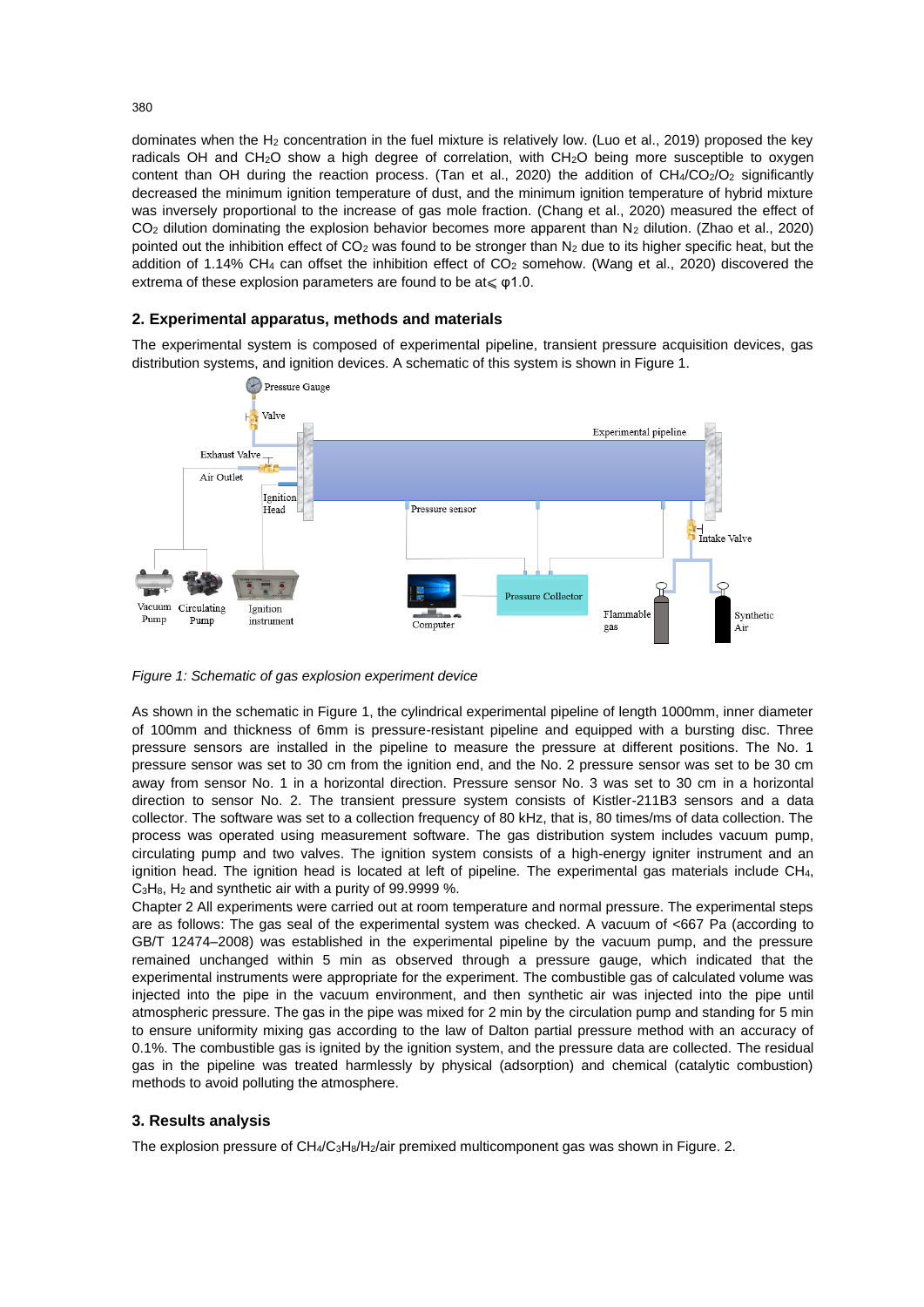

*Figure 2: multicomponent gas explosion pressure under different working conditions*

It can be seen from Figure. 2a that with the increase of  $C_3H_8$  concentration, the explosion pressure of  $CH_4$ shows a trend of first promoting and then inhibiting. The explosion pressure of  $C_3H_8/CH_4/$  air mixture was the largest and increased 16.369% when the C<sub>3</sub>H<sub>8</sub> concentration was 0.4%. When the C<sub>3</sub>H<sub>8</sub> concentration was 0.8 %, the explosion pressure was the same as the blank group. When the  $C_3H_8$  concentration exceeds 0.8 %, the explosion pressure decreases greatly.

It can be seen from Figure. 2b that the H<sub>2</sub> concentration was positively correlated with the explosion pressure of the multicomponent gas. The greater the  $H_2$  concentration was, the greater the explosion pressure was. When the H<sub>2</sub> concentration was 1%, the explosion pressure increased the fastest, rising by 23.77%. With the increase of  $H_2$  concentration, the rise was indeed gentle. When the  $H_2$  concentration reached 4%, the explosion pressure of the mixed gas increased by 34.43% compared with the blank group.

It can be seen from Figure 2c that in the C<sub>3</sub>H<sub>8</sub>/H<sub>2</sub>/CH<sub>4</sub>/air mixture, the concentration of C<sub>3</sub>H<sub>8</sub> was changing, the concentration of H<sub>2</sub> was 1%, and the concentration of CH<sub>4</sub> was 9.5%. With the increase of C<sub>3</sub>H<sub>8</sub> concentration, the peak explosion pressure first increased and then decreased. Compared with the blank group, the addition of C3H<sup>8</sup> and H<sup>2</sup> still promoted the explosion pressure. When the propane concentration was 0.2%, the peak explosion pressure increased by 17.21%.

#### **4. Simulation analysis**

The simulation software was Chemkin-pro, and the mechanism file was GRI Mech 3.0 of Hai Wang team. (Wang et al., 2007) The closed homogeneous Batch Reactor model was used to simulate the transient gas reaction. The blank group and the three conditions of adding  $0.4\%C_3H_8$ ,  $4\%H_2$  and $0.2\%C_3H_8$  +1%H<sub>2</sub> were simulated. Because these three conditions had the greatest promotion effect on CH<sub>4</sub> explosion pressure.



*Table 1: simulated conditions*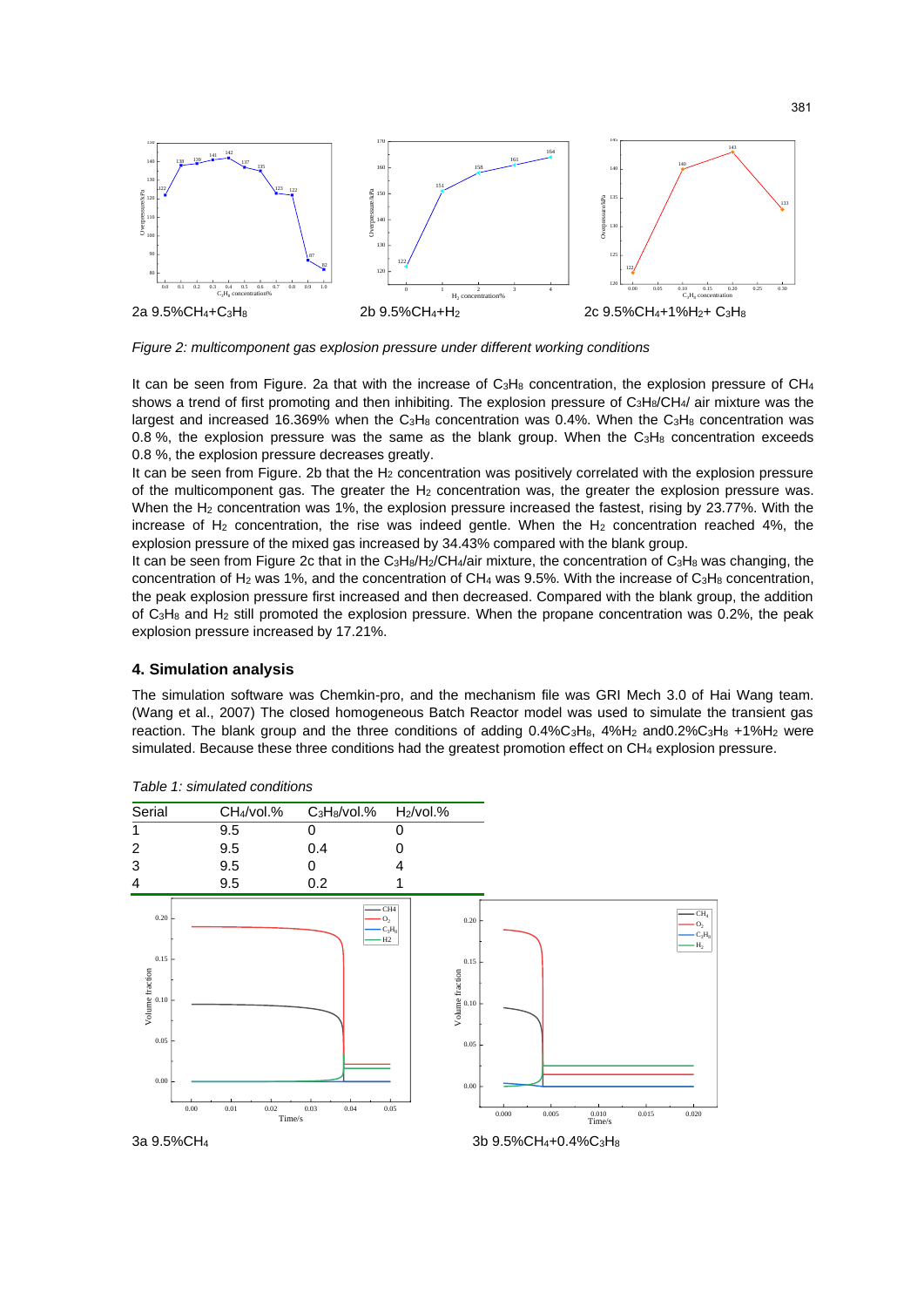

*Figure 3: volume fraction of reactants under different working conditions*

It can be seen from Figure 3 that the residual amount of CH<sub>4</sub> in the blank group was the least. After the addition of 0.4% C<sub>3</sub>H<sub>8</sub>, the residual amount of CH<sub>4</sub> increased, indicating that in C<sub>3</sub>H<sub>8</sub>/CH<sub>4</sub>/air multivariate gases,  $C_3H_8$  would be preferentially consumed, and then  $CH_4$  was consumed. The addition of  $H_2$  also increased the CH<sub>4</sub> residue, proving that H<sub>2</sub> reacted earlier than CH<sub>4</sub> in the H<sub>2</sub>/CH<sub>4</sub>/air multicomponent system. When  $C_3H_8$  and  $H_2$  were homochromous added, the remaining amount of  $CH_4$  increased, and the remaining amount of C<sub>3</sub>H<sub>8</sub> also increased, indicating that in the multi-system of C<sub>3</sub>H<sub>8</sub>/H<sub>2</sub>/CH<sub>4</sub>/air, H<sub>2</sub> reacted preferentially than C3H8.



*Figure 4: CH<sup>4</sup> ROP under different working conditions*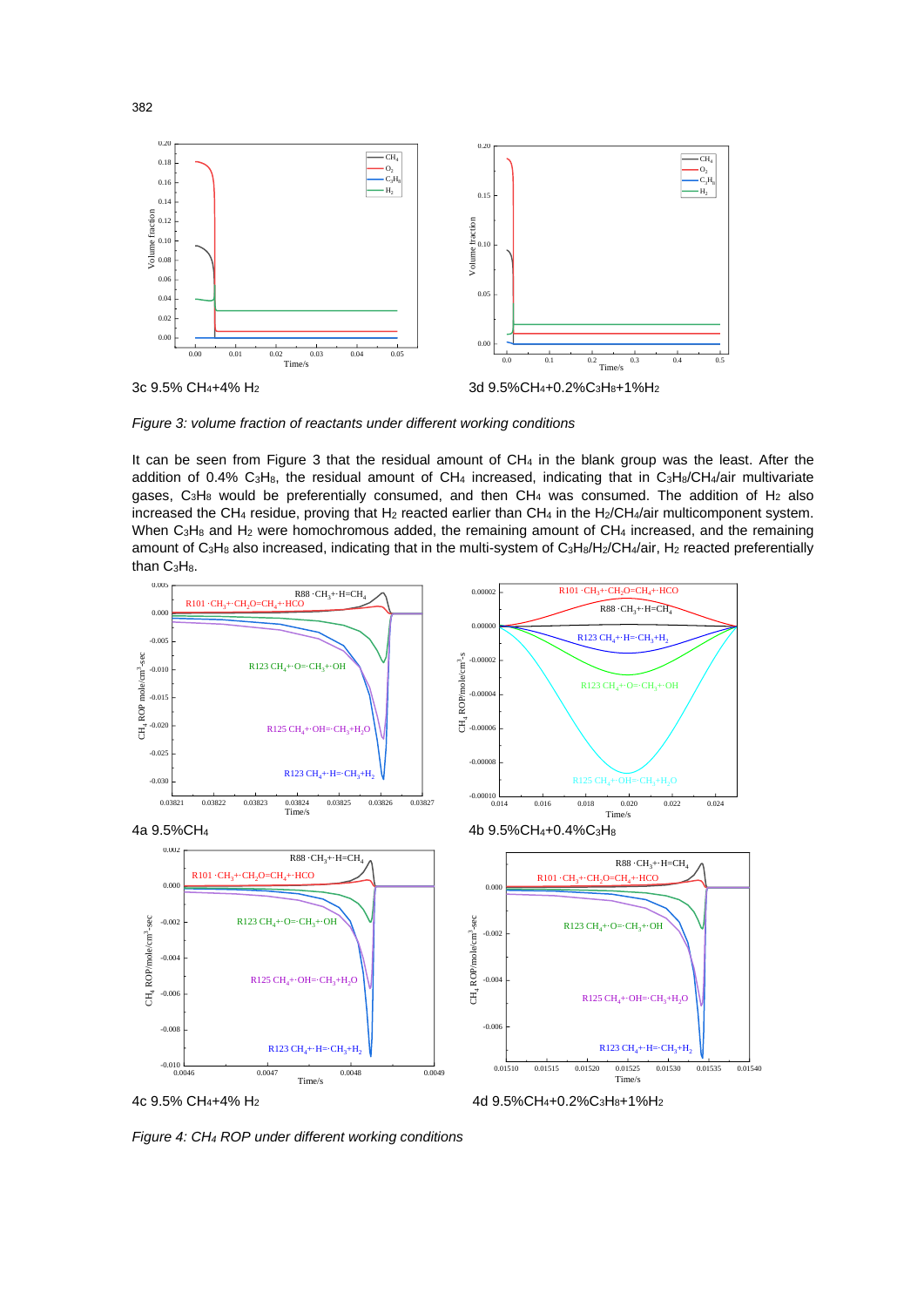Positive represented the elementary reaction to produce CH4, negative represented the elementary reaction to consume CH4. It can be seen from Figure 4 that the first five elementary reactions of CH<sup>4</sup> explosion reaction were the same, but the reaction rates were different. R88·CH<sub>3</sub>+·H= CH<sub>4</sub> and R101·CH<sub>3</sub>+·CH<sub>2</sub>O=CH<sub>4</sub>+·HCO generated CH<sub>4</sub>. R123CH<sub>4</sub>+·O=·CH<sub>3</sub>+·OH, R124CH<sub>4</sub>+·H=·CH<sub>3</sub>+H<sub>2</sub> and R125CH<sub>4</sub>+·OH=·CH<sub>3</sub>+H<sub>2</sub>O were the main reaction of CH<sub>4</sub> consumption. CH<sub>4</sub> collided with massive ·H, ·O, ·OH to generated ·CH<sub>3</sub> and other products. The addition of C3H<sup>8</sup> reduced the reaction rate of R88 and increased the reaction rate of R101. The addition of C<sub>3</sub>H<sub>8</sub> and H<sub>2</sub> decreased the reaction rates of R123, R124 and R125, indicating that the addition of  $C_3H_8$  and  $H_2$  inhibits the CH<sub>4</sub> consumption reaction. It is considered that  $H_2$  and  $C_3H_8$  preferentially reacted with  $O_2$ , resulting in an increase in  $CH_4$  residue.



*Figure 5: O sensitivities analysis under different working conditions*

The addition of  $C_3H_8$  and  $H_2$  increased  $O_2$  consumption, and the  $\cdot$ O sensitivity was analysed. The sensitivity coefficient was positive to promote O generation, that was, to promote explosion, while the negative was the opposite. It can be seen from Figure 5a that R1, R93, R96, R104 and R123 had great influence on ·O sensitivity. R93·CH<sub>3</sub>+O<sub>2</sub>=·O+·CH<sub>3</sub>O had the greatest positive effect on ·O sensitivity and R96·CH<sub>3</sub>+·HO<sub>2</sub>=·OH+·CH<sub>3</sub>O also has a greater positive impact on O, indicating that ·CH<sub>3</sub>O promoted ·O and in turn promoted explosion. R104·CH<sub>3</sub>+·CH<sub>3</sub>=C<sub>2</sub>H<sub>6</sub> was the chain termination reaction and produced larger molecular weight alkanes, which had the greatest negative impact on ·O sensitivity, indicating that R104 inhibits explosion.

It can be seen from Figure 5b that the elementary reaction with the greatest positive impact on  $\cdot$ O sensitivity changed from R93 CH<sub>3</sub>+O<sub>2</sub>=·O+·CH<sub>3</sub>O to R1·H+O<sub>2</sub>=·O+·OH after the addition of C<sub>3</sub>H<sub>8</sub>. C<sub>3</sub>H<sub>8</sub> reacted with O<sub>2</sub> preferentially than CH<sub>4</sub>. C<sub>3</sub>H<sub>8</sub> decomposed into  $\cdot$ C<sub>3</sub>H<sub>7</sub> and  $\cdot$ H, and O<sub>2</sub> decomposed into  $\cdot$ O. The addition of  $C_3H_8$  increased the amount of CH<sub>4</sub> residue. This indicated that the reaction rate of  $\cdot$ CH<sub>3</sub> decreased, and the sensitivity of R93 and R96 to O decreased. · CH<sub>3</sub>O still had the positive impact on · O sensitivity.

It can be seen from Figure 5c that compared with blank group, the elementary reaction with the greatest positive impact on ·O sensitivity changed from R93 to R1 after the addition of H<sub>2</sub>. The sensitivity coefficient of R3·OH+H<sub>2</sub>=·H+H<sub>2</sub>O and R125CH<sub>4</sub>+·OH=·CH<sub>3</sub>+H<sub>2</sub>O also increased. The number of ·H,·O and ·OH increased.